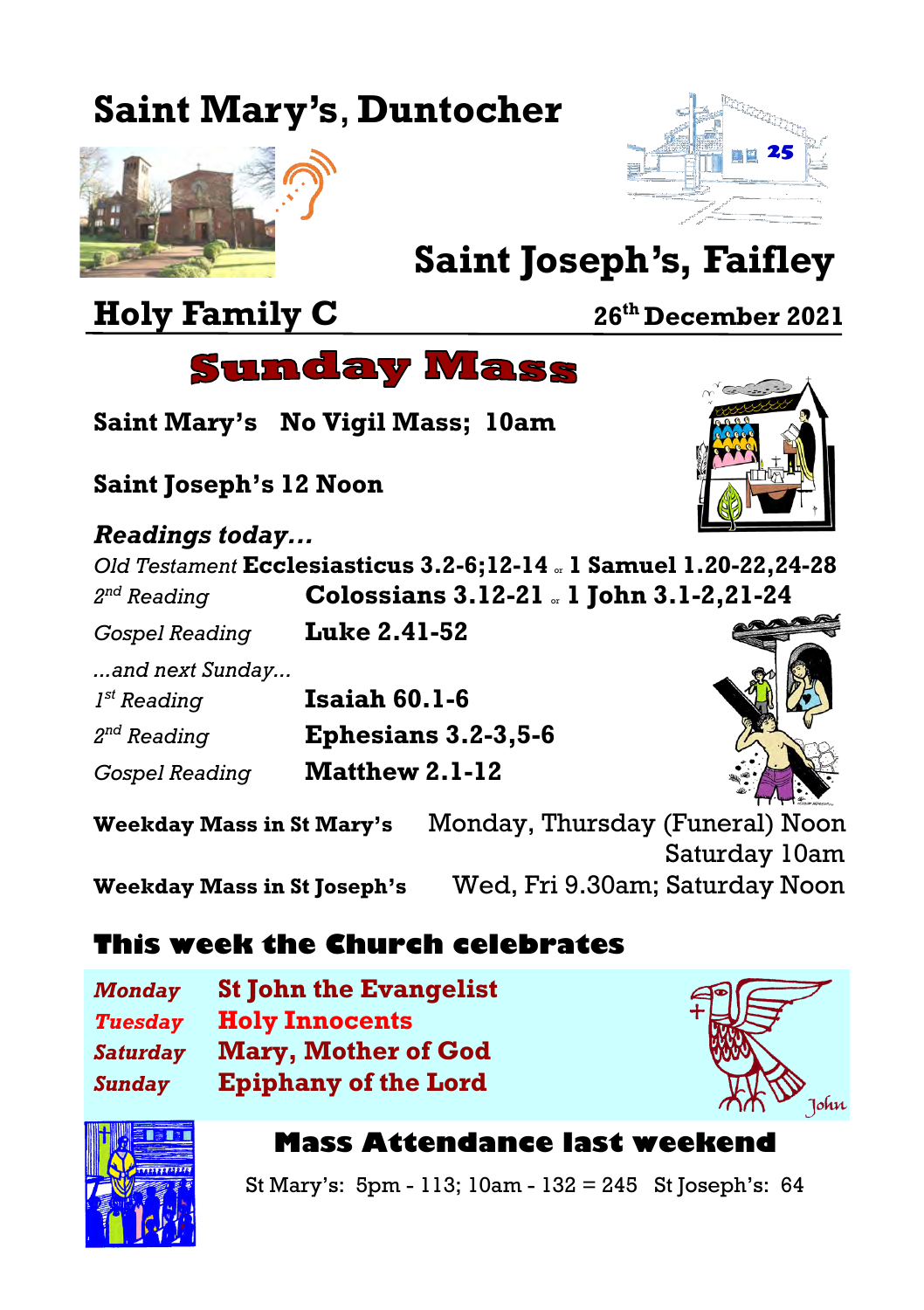#### **Christmas Thanks**

- To the ministers of welcome from both parishes who have done a magnificent job keeping our churches safe and clean and have been a friendly face as you have entered the church.
- To all those who prepared both churches for the Feast of Christmas and for generously giving of their time to make the Church a worthy place to celebrate the Saviour's Day.
- Fr. Paul and Deacon John would like to thank everyone for their gifts and cards. It has been much appreciated as has the love and support that they received throughout the year from both parishes. They wish everyone a happy and holy celebration of Christmas

#### **Mary's Meals ['Double the Love'](https://www.marysmeals.org.uk/doublethelove) Campaign**

Until 31<sup>st</sup> January, most donations will be matched by private donors to double the amount. Choose gift cards or a virtual place at your Christmas table [www.marysmeals.org.uk](http://www.marysmeals.org.uk) 

#### **Justice and Peace Scotland**

World Day of Prayer for Peace is observed on 1<sup>st</sup> January "We must restore hope to young people, help the old, be open to the future, spread love. Be poor among the poor. We need to include the excluded and preach peace." *Pope Francis, Dialogue with Eugenio Scalfari, La Repubblica*

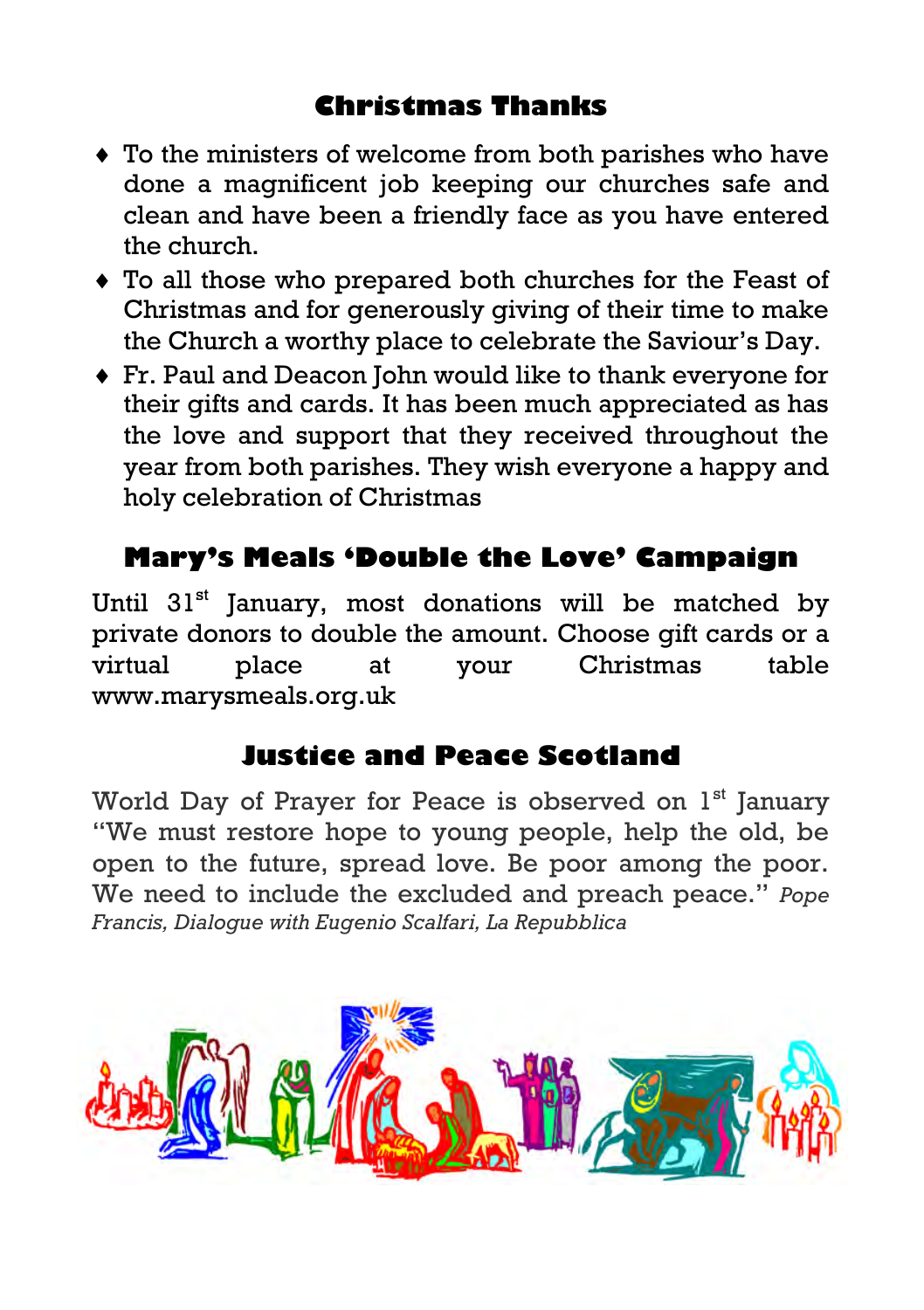#### **Thank You**

for your ongoing support…

Please think of payment through a bank.



We need you to tell us what to do with donations & intentions posted through the door.

#### **£ The Bottom Line £**

| Thank you for your generosity                                                                  |                 |                      |         |              |  |  |
|------------------------------------------------------------------------------------------------|-----------------|----------------------|---------|--------------|--|--|
| <b>St Mary</b>                                                                                 | <b>Gift Aid</b> | <b>Collection</b>    | Ouar'ly | <b>Total</b> |  |  |
| l 1st                                                                                          | £O              | £751                 | £O      | £751         |  |  |
| <b>December</b> Banked $\bullet$                                                               |                 | Only appears monthly |         | £O           |  |  |
| l2nd*                                                                                          | £O              | £O                   | £498    | £498         |  |  |
| <b>December</b> Banked $\bullet$                                                               |                 | Only appears monthly |         | £O           |  |  |
| <b>St Joseph</b>                                                                               | £0              | £414                 | £152    | £0           |  |  |
| August                                                                                         | Banked♦         | Only appears monthly |         | £O           |  |  |
| To support us and reduce cash handling by our<br>volunteers, you can pay through your bank to: |                 |                      |         |              |  |  |

*volunteers, you can pay through your bank to:* Royal Bank of Scotland Sort Code for all …. 831710 **St Mary's Parish .................** Account 00253583 **St Mary's Building Fund .....** Account 00254571 **St Joseph's Parish …………...** Account 00253591

#### **Second Collections**

Today & Next Weekend: Parish\*

### **Made with Love (JMJ)**

thank everyone for their generous donations and prayers for our Christmas project. With the help of grants and donations we have helped over 400 families this year. We will keep all these families in our prayers throughout the Christmas school holiday. We will continue to support them with our help and our prayers. (Morag Kerr; Christine Totten and Elizabeth Fraser)

Virgin Money Sort Code 826125 Account No. 30111668 We wish you a Happy and Holy Christmas!

[www.madewithlovejmj.co.uk;](http://www.madewithlovejmj.co.uk) info@madewithlovejmj.co.uk